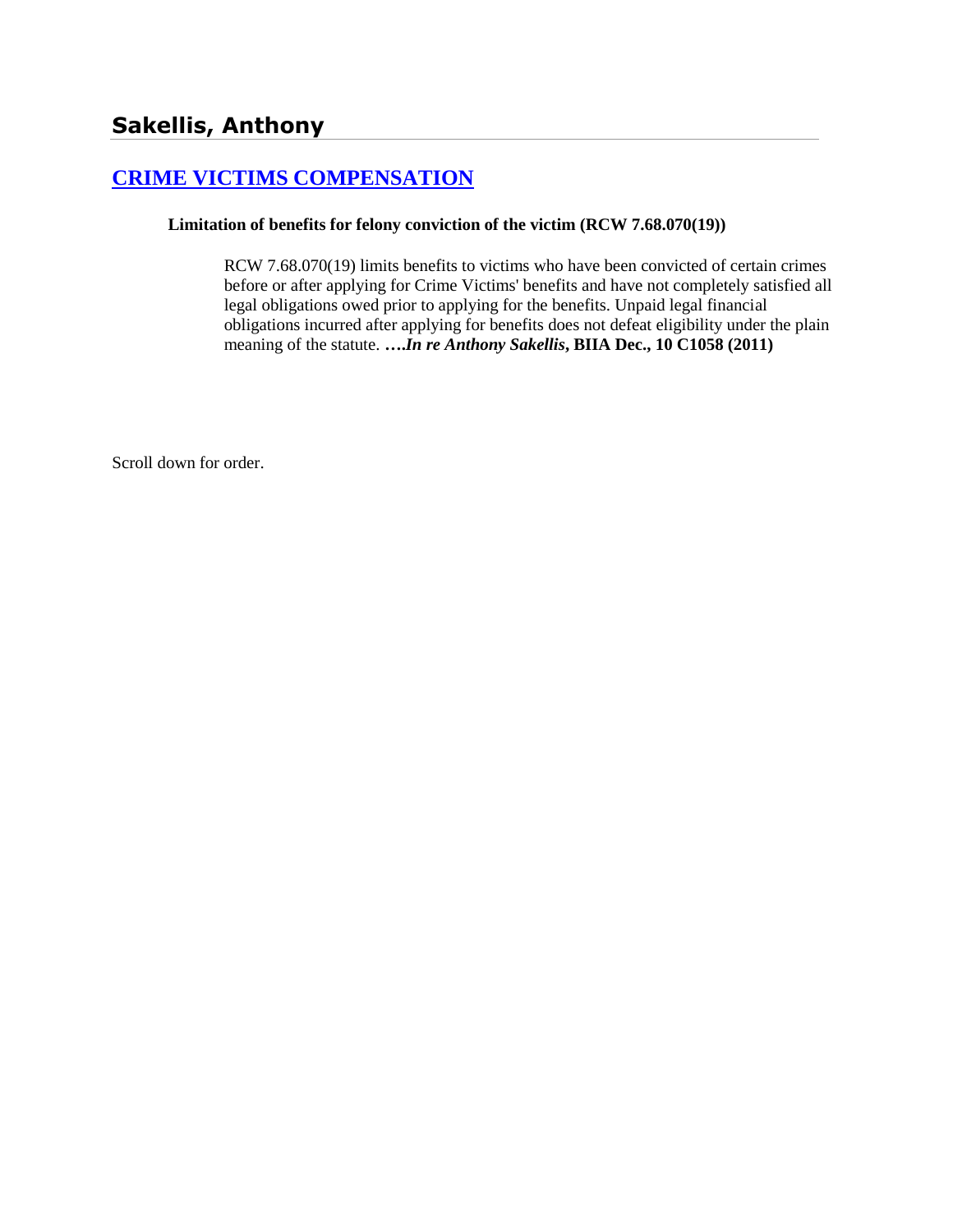# **BEFORE THE BOARD OF INDUSTRIAL INSURANCE APPEALS STATE OF WASHINGTON**

**)**

**IN RE: ANTHONY SAKELLIS ) DOCKET NO. 10 C1058**

# **CLAIM NO. VL-31718 ) DECISION AND ORDER**

APPEARANCES:

1

2

3

4

5

6

7

8 9

10

17

Claimant, Anthony Sakellis, by Law Office of Todd R. Renda, per Todd R. Renda

Department of Labor and Industries, by The Office of the Attorney General, per W. Martin Newman, Assistant

11 12 13 14 15 16 The claimant, Anthony Sakellis, filed an appeal with the Board of Industrial Insurance Appeals on September 10, 2010, from an order of the Department of Labor and Industries dated June 21, 2010. In this order, the Department declared that Mr. Sakellis's claim was closed because he had been convicted of a violent offense under RCW 9.94A.030 or a crime against persons under RCW 9.94A.411, and had an unpaid legal financial obligation. The Department order is **REVERSED AND REMANDED**.

## **DECISION**

18 19 20 21 As provided by RCW 51.52.104 and RCW 51.52.106, this matter is before the Board for review and decision. The claimant filed a timely Petition for Review of a Proposed Decision and Order issued on June 10, 2011, in which the industrial appeals judge affirmed the Department order dated June 21, 2010.

22 23 The Board has reviewed the evidentiary rulings in the record of proceedings and finds that no prejudicial error was committed. The rulings are affirmed.

24 25 The parties agree that this appeal does not present any genuine issue as to any material fact. The facts are as follows.

26 27 28 Mr. Sakellis was injured on April 27, 2006, as the result of a criminal act that made him eligible for benefits under RCW 7.68. He filed his Application for Benefits on April 27, 2006. The Department allowed the claim on June 29, 2006.

29 30 31 On December 11, 2006, Mr. Sakellis committed the crime of Assault in the Second Degree while armed with a firearm in violation of RCW 9A.36.021(1)(c). The Pierce County Prosecuting Attorney charged him with the crime on December 14, 2006, and he was convicted in Pierce

32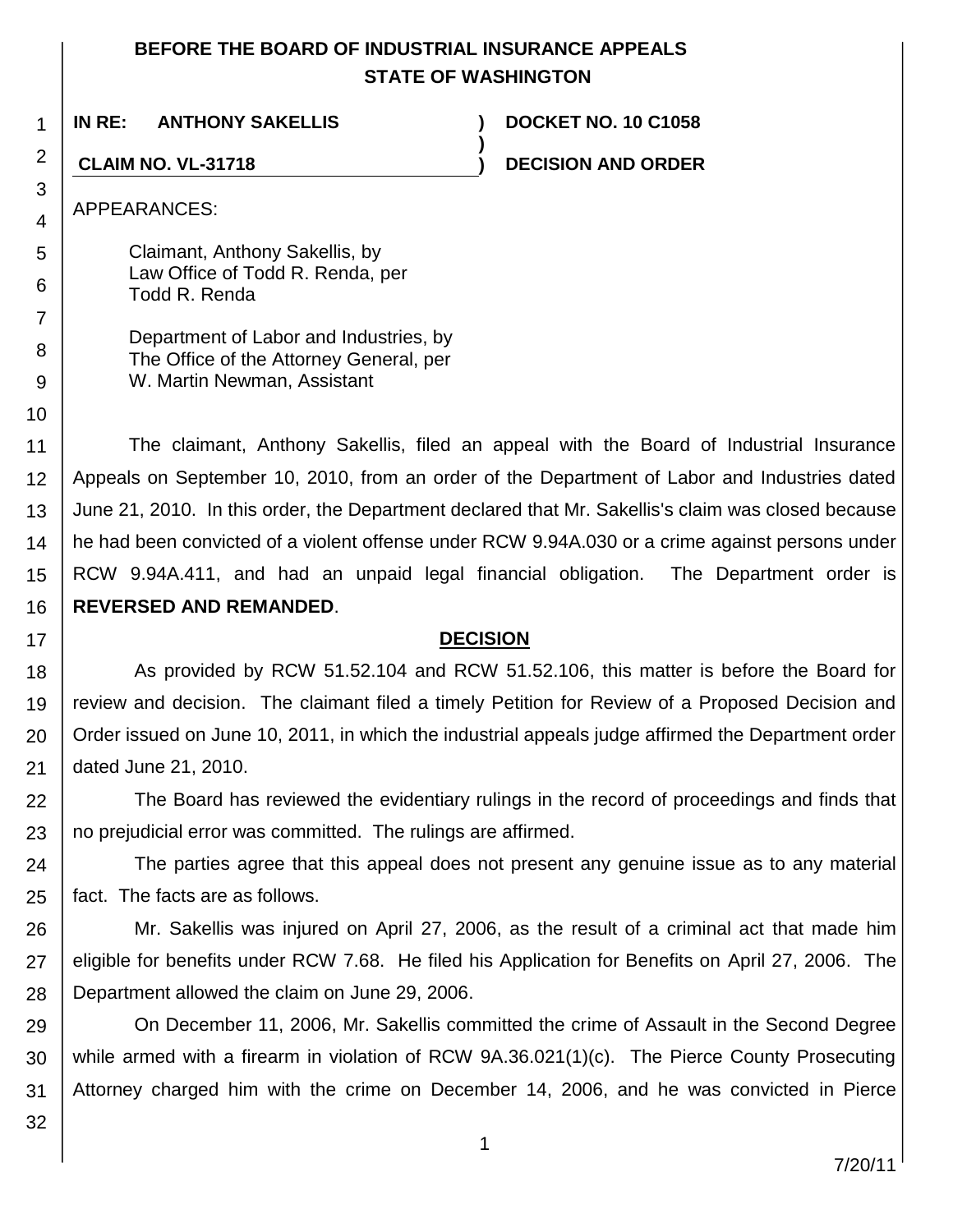1 2 3 County Superior Court on February 15, 2008. As a result, Mr. Sakellis was sentenced to 120 months confinement in prison, and was assessed legal financial obligations in the sum of \$2,800. He has not paid any part of the financial obligation.

4 5 6 7 8 In Claimant's Response to Department's Motion for Summary Judgment, Mr. Sakellis asserted he did not have an unpaid legal obligation as that term is used in RCW 7.68.070(19) prior to June 29, 2006. The Department did not challenge the statement. When a pleading is properly made and it is not contradicted, it may be taken as factual for purposes of a ruling on a motion for summary judgment. *Preston v. Duncan*, 55 Wn.2d 678 (1960).

9 10 11 12 13 On June 21, 2010, the Department of Labor and Industries issued an order in which it closed Mr. Sakellis's claim because he had been convicted of a violent offense under RCW 9.94A.030, or a crime against persons under RCW 9.94A.411, and had an unpaid legal financial obligation. On September 10, 2010, Mr. Sakellis filed a Notice of Appeal with the Board from the Department order.

14 15 16 17 18 19 Against this factual background, on April 1, 2011, the Department filed Department's Motion for Summary Judgment (CR 56) and Supporting Affidavit. Mr. Sakellis filed Claimant's Motion for Summary Judgment re: Permanent Partial Disability on April 5, 2011. The Department filed its response to Mr. Sakellis's motion on May 5, 2011, and Mr. Sakellis filed his reply to the Department's motion on May 13, 2011. A hearing on the motions was held on May 20, 2011, and Exhibit Nos. 1, 2, and 3 were admitted.

20 21 22 23 24 We agree with the parties that in accordance with CR 56, the issue this appeal presents is appropriately resolved by ruling on their respective motions for summary judgment. *See, Romo v. Department of Labor & Indus.*, 92 Wn. App. 348 (1988). In ruling on the motions, we have taken into consideration the Board's record, which includes the motions and affidavits and the exhibits referenced above.

In 2010, the Washington State Legislature amended RCW 7.68.070(19) so that it states:

26

27

28

29

30

31

32

25

A victim is not eligible for benefits under this act if such victim:

(a) Has been convicted of a felony offense within five years preceding the criminal act for which they are applying where the felony offense is a violent offense under RCW 9.94A.030 or a crime against persons under RCW 9.94A.411, or is convicted of such felony offense after applying; and

(b) Has not completely satisfied all legal financial obligations owed prior to applying for benefits.

2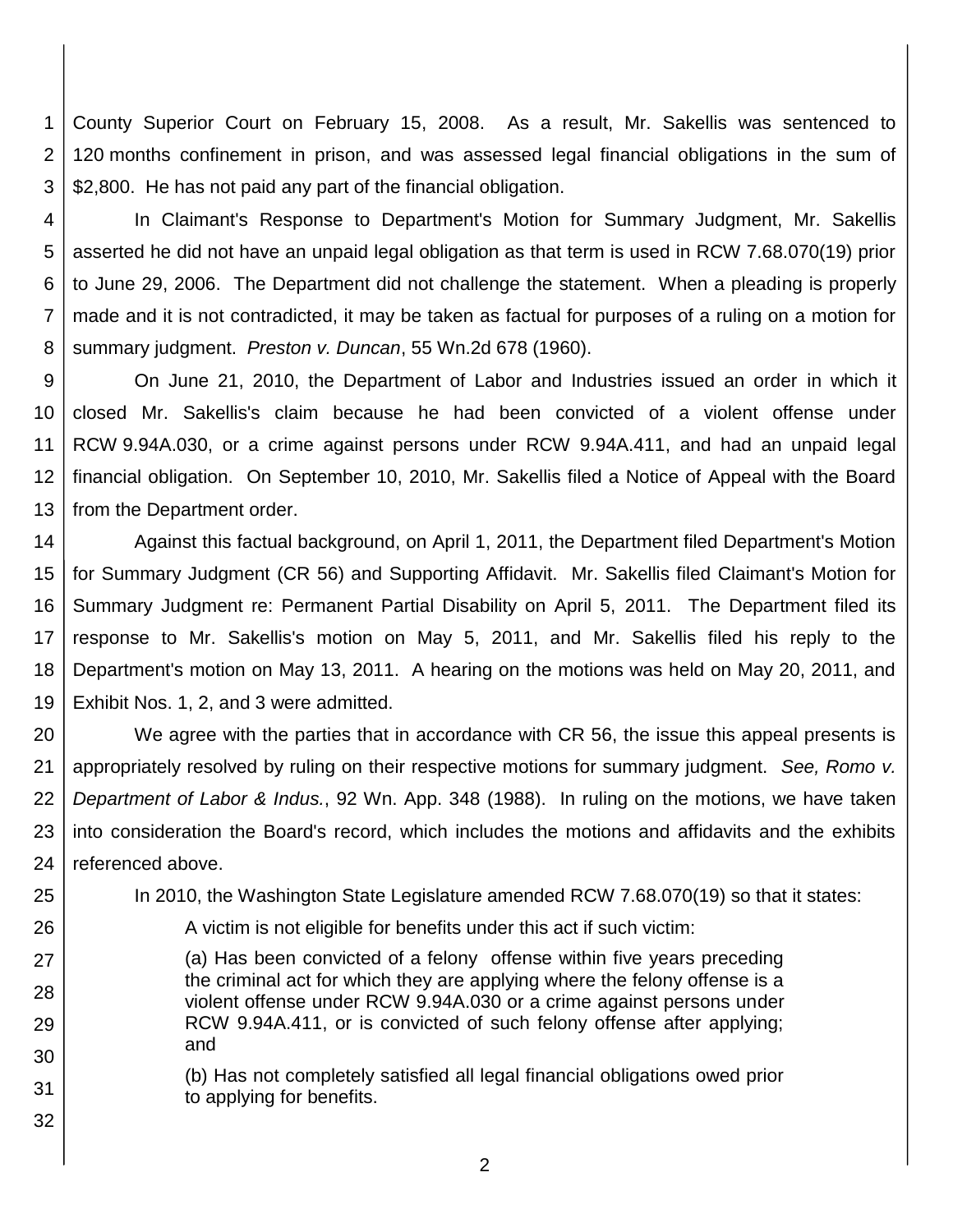1 2 3 4 The Department contends that the statute is ambiguous because subsection (b) conflicts with the provisions of subsection (a). It notes that it is impossible for a class of felons who commit crimes after applying for crime victims' compensation benefits to have unpaid legal financial obligations for their post-conviction crimes before they applied for benefits.

5

6 7 8 9 10 Because, the Department says, the statute is ambiguous the Board must construe its provisions so as to effectuate legislative intent. It posits that the legislature's purpose was to make ineligible for benefits any felon who committed a relevant crime in the five years prior to making application for benefits and felons who committed crimes after making application for crime victim compensation benefits and who have not completely satisfied all legal financial obligations arising out the felonies for which they were convicted.

11 12 Mr. Sakellis argues that the meaning of the statute is clear and that the plain meaning of the words it contains must be given effect.

13 14 15 16 17 18 19 Rules of statutory construction require that if the words of a statute, given their ordinary meaning, are clear and unambiguous, the meaning of the statute must be derived from the language of the statute itself. *Harmon v. DSHS*, 134 Wn.2d 523 (1998); *Christensen v. Ellsworth*, 162 Wn.2d 365 (2007). Statutory language is ambiguous only when it is susceptible to two reasonable interpretations. *Harmon; Cockle v. Department of Labor & Indus.*, 142 Wn.2d 801 (2001). We discern no ambiguity in the meaning of RCW 7.68.070(19). The statute is clear and unambiguous, and normal rules of statutory construction require us to grant relief to Mr. Sakellis.

20 21 22 23 24 25 26 We are aware that in response to the Department's Motion for Summary Judgment, Mr. Sakellis filed a motion for partial summary judgment. Our courts have many times granted summary judgment relief to a non-moving party when the record clearly establishes that no genuine issue of material fact exists and the non-moving party is entitled to judgment as a matter of law. *See, Leland v. Frogge*, 71 Wn.2d 197 (1967); *Impecoven v. Department of Revenue*, 120 Wn.2d 357 (1992). The record before us clearly establishes Mr. Sakellis's right to judgment as a matter of law.

27 28 29 30 The Department's Motion for Summary Judgment is denied. Because Mr. Sakellis is entitled to judgment as a matter of law, the Department order dated June 21, 2010, is reversed and this matter is remanded to the Department to take such other and further action as the law and the facts dictate.

- 31
- 32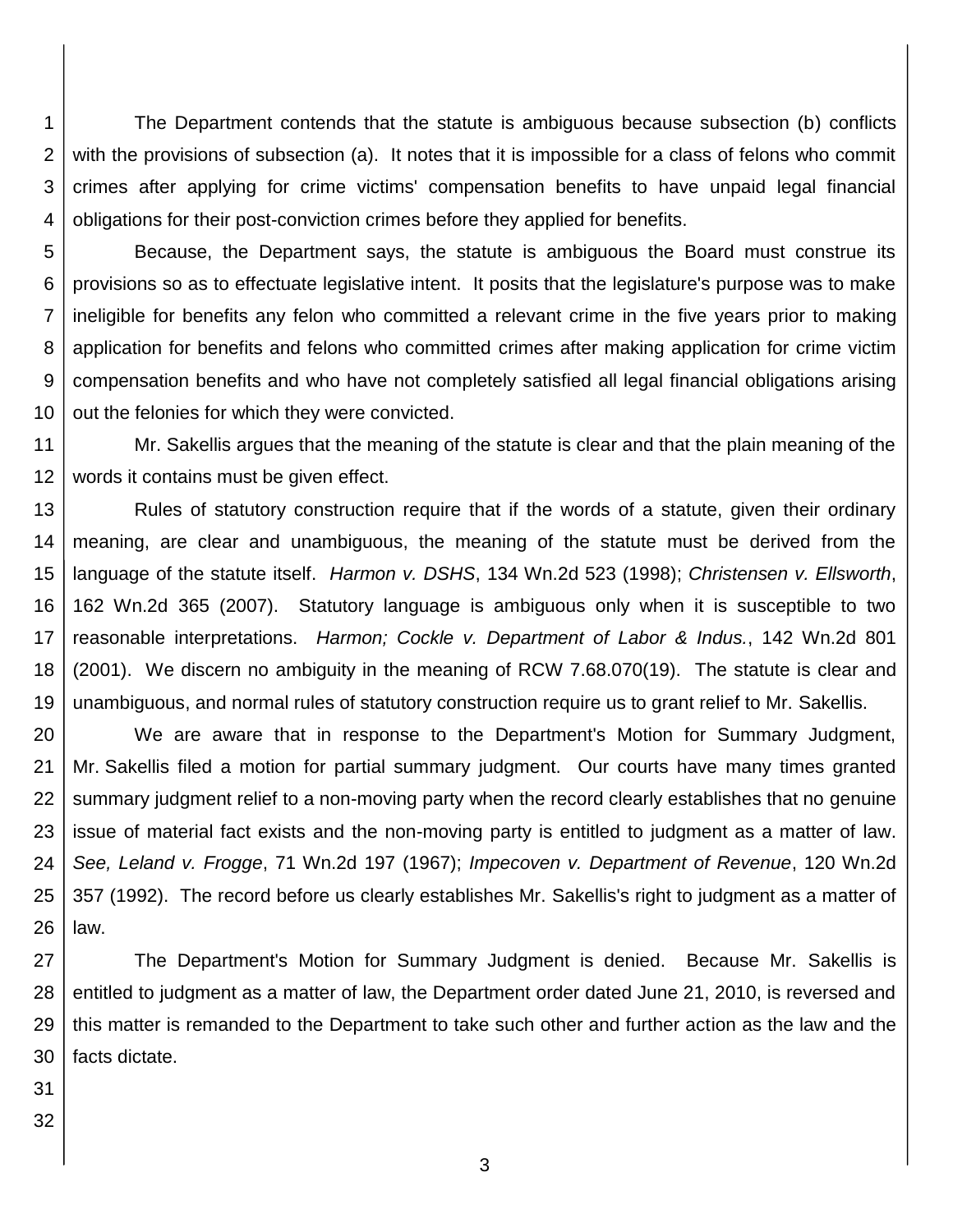#### **FINDINGS OF FACT**

- 1. On April 27, 2006, Anthony Sakellis filed an Application for Benefits under the provisions of the Innocent Victims of Crime Act, RCW 7.68, with the Department of Labor and Industries. The Department allowed the claim on June 29, 2006. The Department closed the claim on March 17, 2010, but Mr. Sakellis protested the order on June 10, 2010. On June 21, 2010, the Department issued an order in which it declared that Mr. Sakellis's claim was closed because he had been convicted of a violent offense under RCW 9.94A.030 or a crime against persons under RCW 9.94A.411 and had an unpaid legal financial obligation. On September 10, 2010, Mr. Sakellis filed a Notice of Appeal with the Board of Industrial Insurance Appeals. The Board agreed to hear the appeal and on September 23, 2010, under Docket No. 10C 1058, it issued Order Granting Appeal.
- 2. Mr. Sakellis was injured on April 27, 2006, as the result of a criminal act regarding which he was an innocent victim.
- 3. Mr. Sakellis filed a claim for benefits with the Department under RCW 7.68 on April 27, 2006.
- 4. On December 11, 2006, Mr. Sakellis committed the crime of Assault in the Second Degree while armed with a firearm in violation of RCW 9A.36.021(1)(c), and he was convicted of the crime in Pierce County Superior Court on February 15, 2008.
- 5. As a result of his conviction, Mr. Sakellis was sentenced to 120 months confinement in prison, and was assessed legal financial obligations in the sum of \$2,800.
- 6. Mr. Sakellis has not paid any part of the financial obligation.
- 7. Mr. Sakellis did not have any legal financial obligations prior to June 29, 2006.
- 8. The legal pleadings, affidavits, and exhibits the parties submitted demonstrate that this appeal does not present any genuine issue as to any material fact.

## **CONCLUSIONS OF LAW**

- 1. The Board of Industrial Insurance Appeals has jurisdiction over the parties to and the subject matter of this appeal.
- 2. Mr. Sakellis is entitled to judgment as a matter of law as contemplated by CR 56.
- 3. As of June 29, 2006, Mr. Sakellis did not have any legal financial obligation.
- 2 3 4 5 6 7 8 9 10 11 12 13 14 15 16 17 18 19 20 21 22 23 24 25 26 27 28 29 30 31 32

1